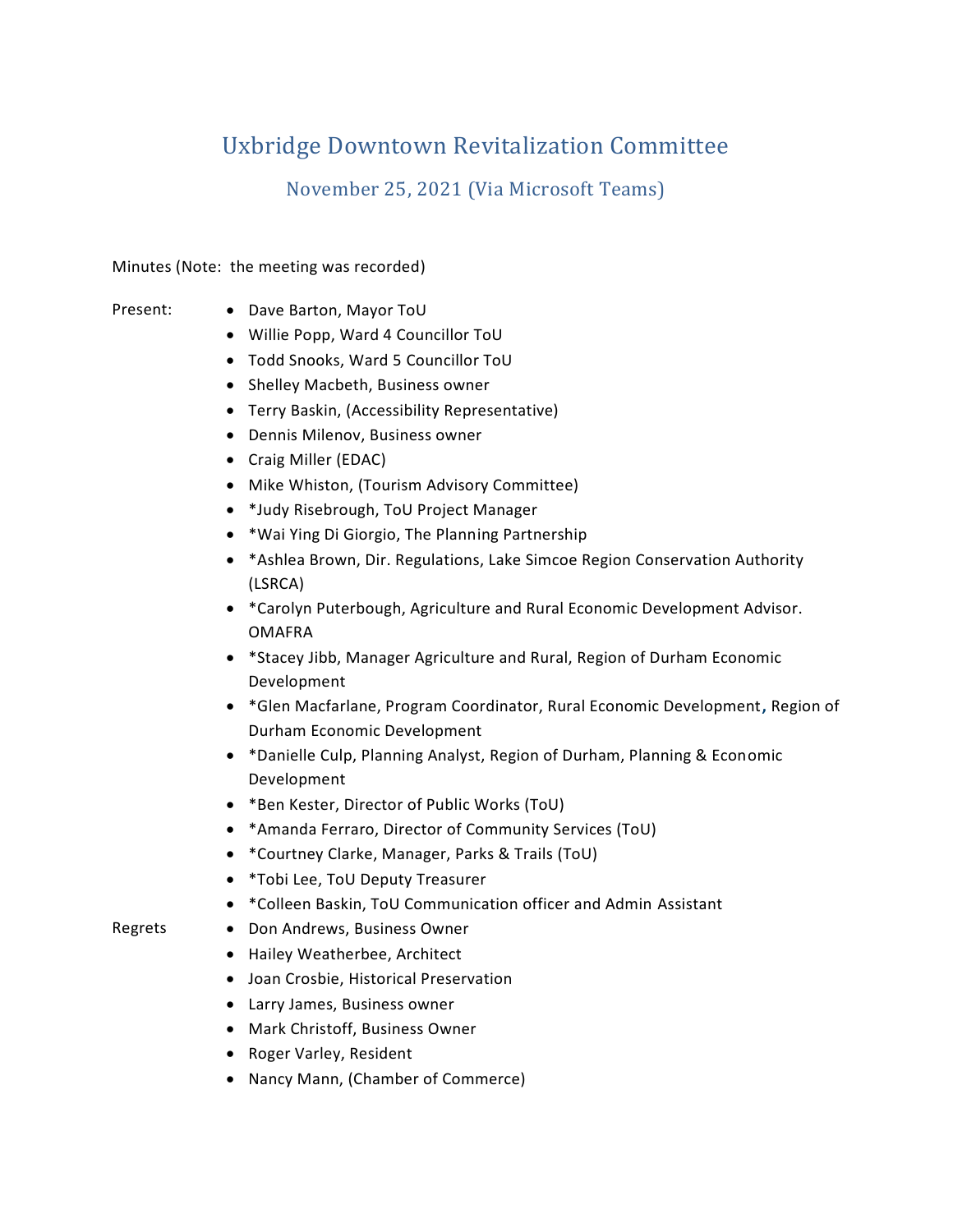- Lynn Klages, (Library Board)
- Patricia Bush (BIA)
- \*Kristyn Chambers, North Durham Tourism Specialist, Region of Durham Economic Development
- \*Dave Ruggle, Planner, Lake Simcoe Region Conservation Authority (LSRCA)
- \*Kristi Honey, ToU CAO / Project Sponsor
- \*Mike Klose, ToU Building Inspector
- \*Debbie Leroux, ToU Clerk and Director of Legislative Services (*note: \* indicates a committee resource*)

# **1. Disclosure of pecuniary interests:**

Judy Risebrough, opened the meeting at 1:31 and asked if anyone had a disclosure to bring forward. None were presented.

### **2. Review of the agenda:**

Judy Risebrough, presented the agenda. Shelley Macbeth motioned to approve the [agenda,](https://uxbridgetownship.sharepoint.com/:w:/s/UXMyUxbridgeDowntown/Ecd5mh8EepBFlw-tvLePrzYB0-caHCx6IAyfO7e-C6viRA?e=c4365L) Craig Miller seconded. Approved

### **3. Review of Minutes of last meeting:**

Judy presented the [minutes](https://uxbridgetownship.sharepoint.com/:w:/s/UXMyUxbridgeDowntown/EZ2ZPOKiw-NFhFCKDxNu2_MBL2wOmCYC1t_8ksxZ821h8Q?e=yWoo24) of the October 28, 2021 meeting. Willie Popp motioned to approve the minutes with the correction, Shelley Macbeth seconded. Approved

#### **4. Business arising out of the minutes:**

Wai Ying, on behalf of TPP provided an update on the feedback TPP had received at the Committee Virtual Meeting of November 22, 2021 and the Public Virtual Meeting of November 24, 2021.

- Themes:
- Committee Meeting: Parking, use of the municipal land as a park and the height of buildings.
- Public Meeting: Affordability for the Township, impact of development on infrastructure (Schools, Parking, Roads etc.)
- Next step will be a presentation to Council on December 6, 2021 and a final report for Council in January 2022.

## Question re: sequencing was posed to TPP

- Look at the zoning, Township policies, bylaws and compare to what is recommended in the plan
- Need to find development interest need to keep flexibility to make change in development (density and affordability)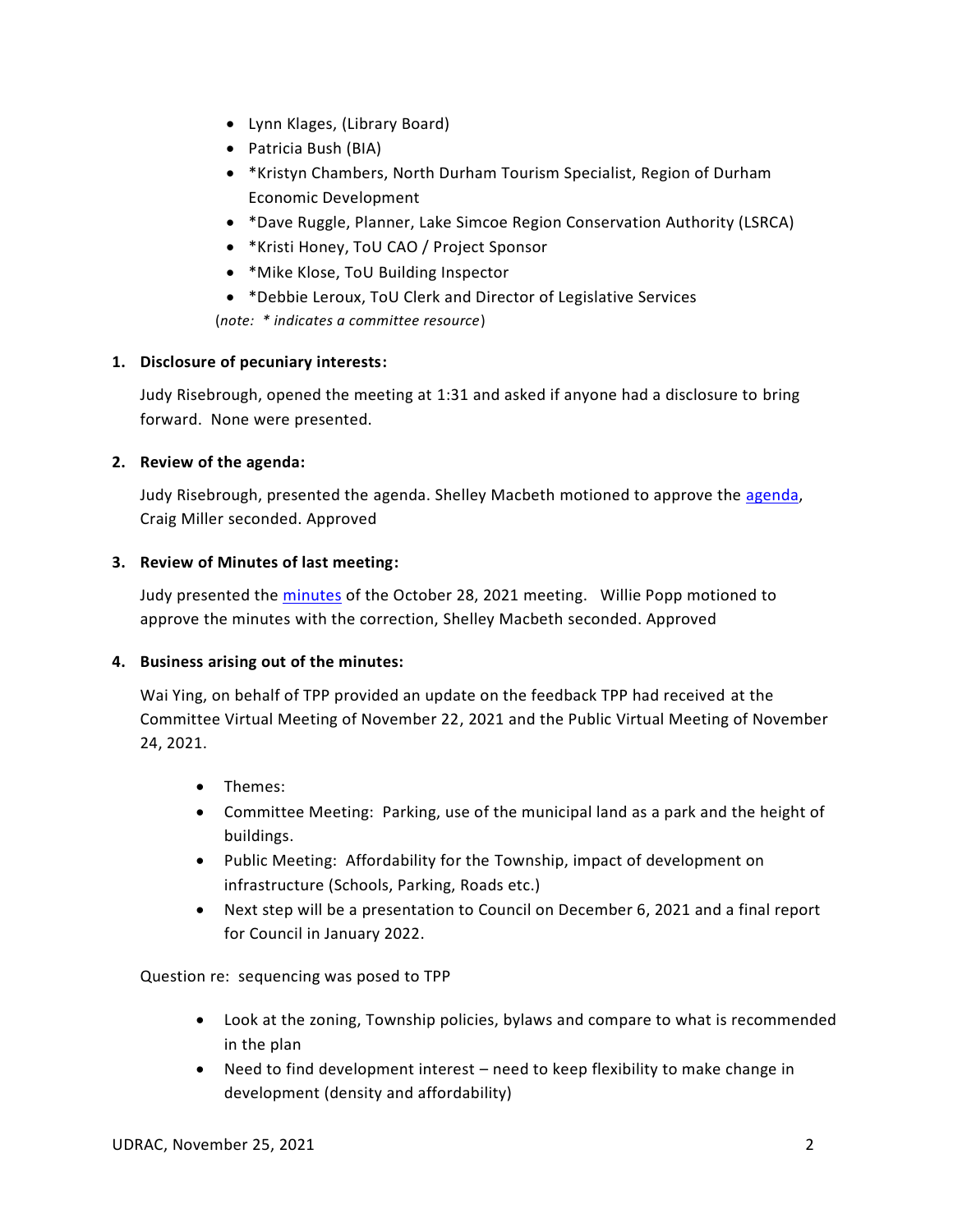- Look at what is in your Township / Regional plan for alignment (capital changes, cross walks etc.) for appropriate staging
- Street scape improvements, changing angle parking, reconfigure curves for bump out and changes to Centennial Park are low hanging fruit. Invest in the Public Spaces (Centennial Park) that the Township already owns and plan to develop the Town Square when the development plan for that area is approved.
- Danielle informed the group that the Region supports traffic calming initiatives and has recently approved the Regional Cycling Plan which includes a Bicycle Parking Strategy and a Wayfinding and Signing Strategy that could dovetail to the recommendations.

The committee discussed the December 6, 2021 presentation and explored what the committee would seek to ask from the Council.

Shelley Macbeth made the following motion:

The UDRAC recommends that the Township support in principle the TPP recommendations; that UDRAC should continue to incorporate the recommendations into the development of the UDRP Strategic Plan, UDRP Action Plan; and that the recommendations be included in the Township's 2022 Budget discussions.

Mike Whiston seconded. Approved.

#### **5. Project Plan Update**

- 1. Survey Updates: Glen Macfarlane
	- $\circ$  Glen displayed some of the reports that the committee should expect to receive over the next few weeks.
	- $\circ$  Carolyn informed the committee that OMAFRA will be providing a 35-page Market Data Report that talks to what the average customer spends, expenditure by household etc.
	- $\circ$  Willie, Todd, Shelley, Mike W. and Craig offered to be part of the team to help with the analysis. Mike also informed the committee that Central Counties is doing Geofencing that may be of interest in the future.
- 2. Bypass signage: Danielle Culp
	- $\circ$  Danielle informed the committee that the Region is in the process of manufacturing the signs and the plan is to have them all in place by the end of the year, subject to unforeseen delays.
- 3. Flood Plain mapping: Ashlea Brown